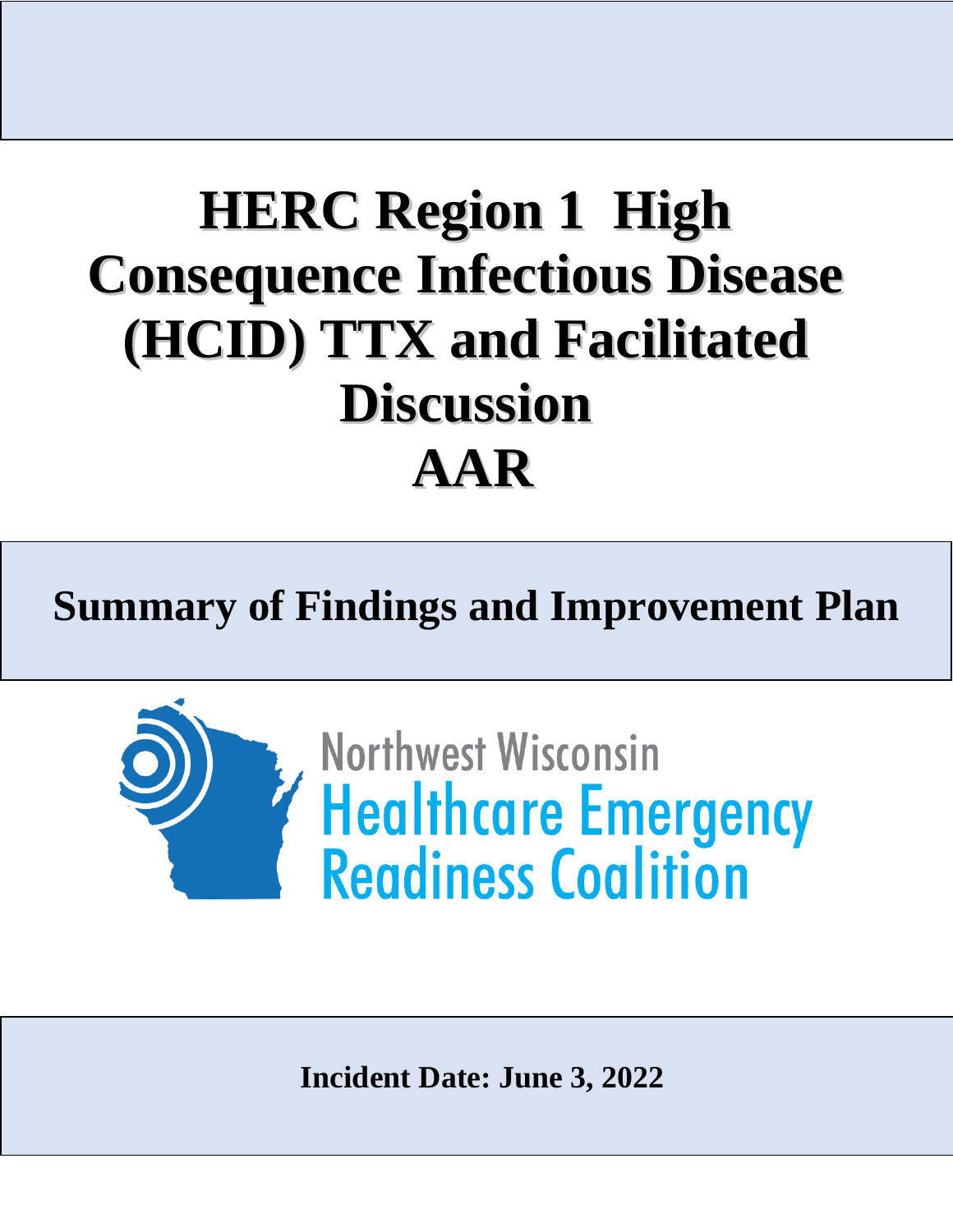**Incident Date/Location:** June, 2022, somewhere in the NWWIHERC Region (15 Counties and four Tribes).

**Incident Hazard or Threat:** Highly Infectious Disease, Responder Safety and Health, NPI

# **Incident Summary:**

Monday, 8:00 a.m. A patient living in your jurisdiction calls 911 due to increasing difficulty breathing, diarrhea and fever. Your local ambulance is dispatched with information including the chief complaint. The patient arrives in the Emergency Department and is placed in a room for his visit. Due to his symptoms, the provider chooses to test for COVID and Influenza. When doing the medical history, you learn the patient has a backyard flock of chickens and has had recent physical contact with dead birds. The patient's test results come back and he is negative for COVID but positive for Influenza A.

The local Public Health Department receives a call from the local hospital stating that they have a patient who has tested positive for Influenza A and has had recent physical contact with dead birds from their back yard flock. The local Public Health Department asks about household contacts and finds out that the patient's spouse just completed treatment for breast cancer. The patient is sick enough to need admission to the hospital. A specimen is sent to the Wisconsin State Lab of Hygiene and the patient tests positive for High Pathogenic Avian Influenza.

Thursday, 10:00 a.m. The spouse of the sick individual reports to the Public Health department that she is feeling "ill" today and is worried she may have contracted Avian Influenza as well. She insists she never had any physical contact with the dead birds.

Thursday, 4:00 p.m. The teenaged son of the sick individual reports to the Public Health department that he too is feeling "ill". He also insists he has never had any physical contact with the dead birds. He admits (reluctantly) that he defied Public Health guidance and attended the Baseball Banquet at his high school because "he didn't think this could pass from person to person".

**After Action Debriefing and Report:** The purpose of this document is to provide an analysis of the operational coordination and communications provided by NWWIHERC Region 1.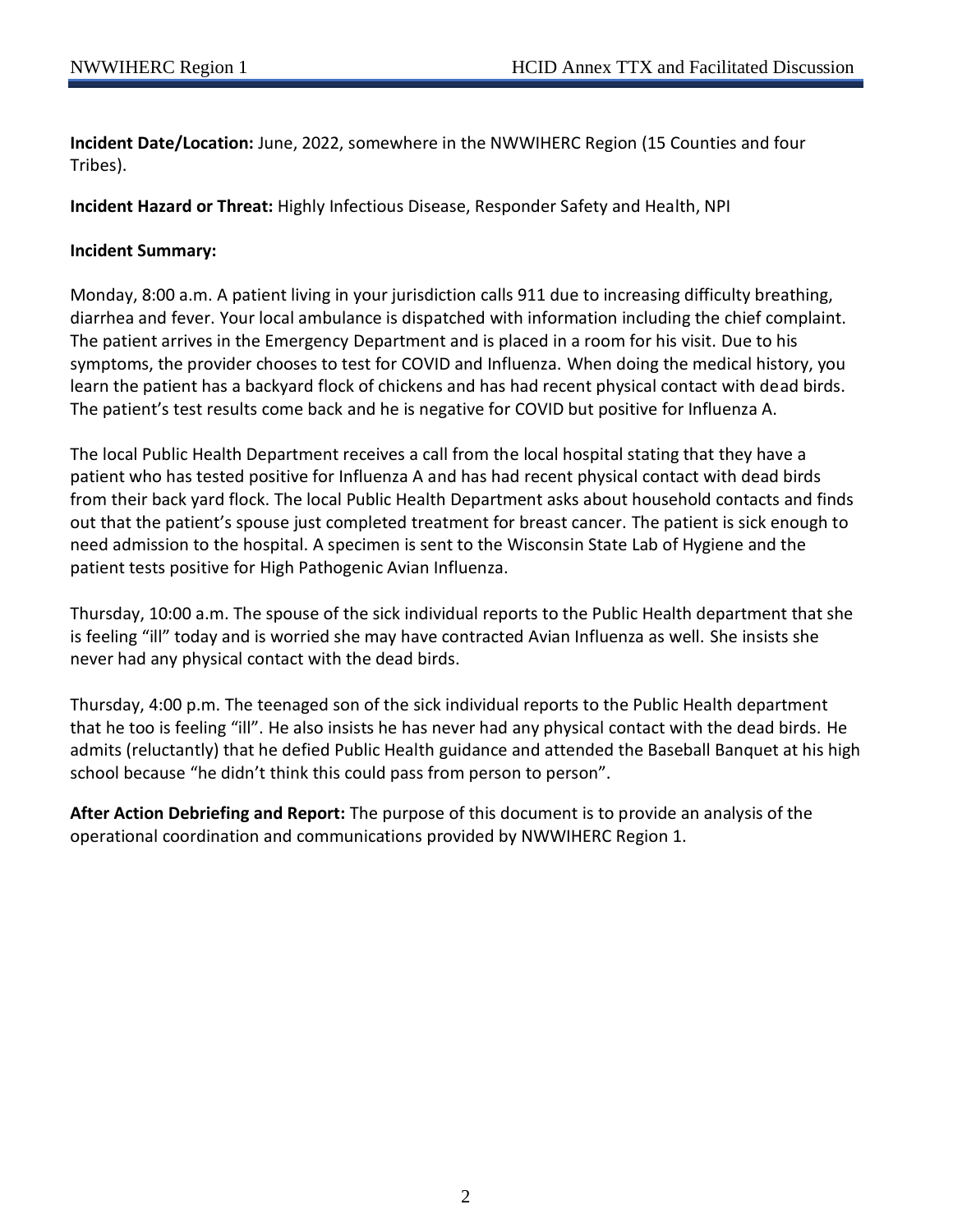# **Exercise Participants via Zoom (Virtual only)**

NWWIHERC-Aimee Wollman Nesseth-Program Coordinator

Statewide HERC Coordinator: Brian Kaczmarski-Exercise Controller

# **Emergency Management:**

- Burnett County-Aaron Bentley
- Douglas County-Adam Olson

# **EMS/Air Medical**

- North Air Care-Mike Zolik
- North Memorial-Mike Morelock

# **Home Care/Hospice:**

- Aurora Community Services-Candace Kapperman-Wolf
- Aveanna (Recover Health)- Angela Kjellberg
- Heartland Hospice-Laurice Hillman
- Mayo Clinic Home Health and Hospice- Samantha McDonald, Jessica Wayne
- Regional Hospice-Pam Frost

# **Hospitals:**

- Advent Health-Amanda Brommer
- Amery Hospital-Alisa Lang
- Burnett Medical Center-Todd Snyder
- Hayward Area Memorial Hospital-Mark Manning
- Indianhead Medical Center-Parker Bandoli
- Marshfield Medical Center-Eau Claire-Ian Fisher
- Mayo Clinic Health System-Chippewa Valley-Travis Klukas
- Mayo Clinic Health System-Eau Claire- Bobby King and Alissa Hladilek (NWWI Infection Prevention and Control)
- Mayo Clinic Health System-Oakridge-Darrell Courtney
- Mayo Clinic Health System-Red Cedar-Tara Verdon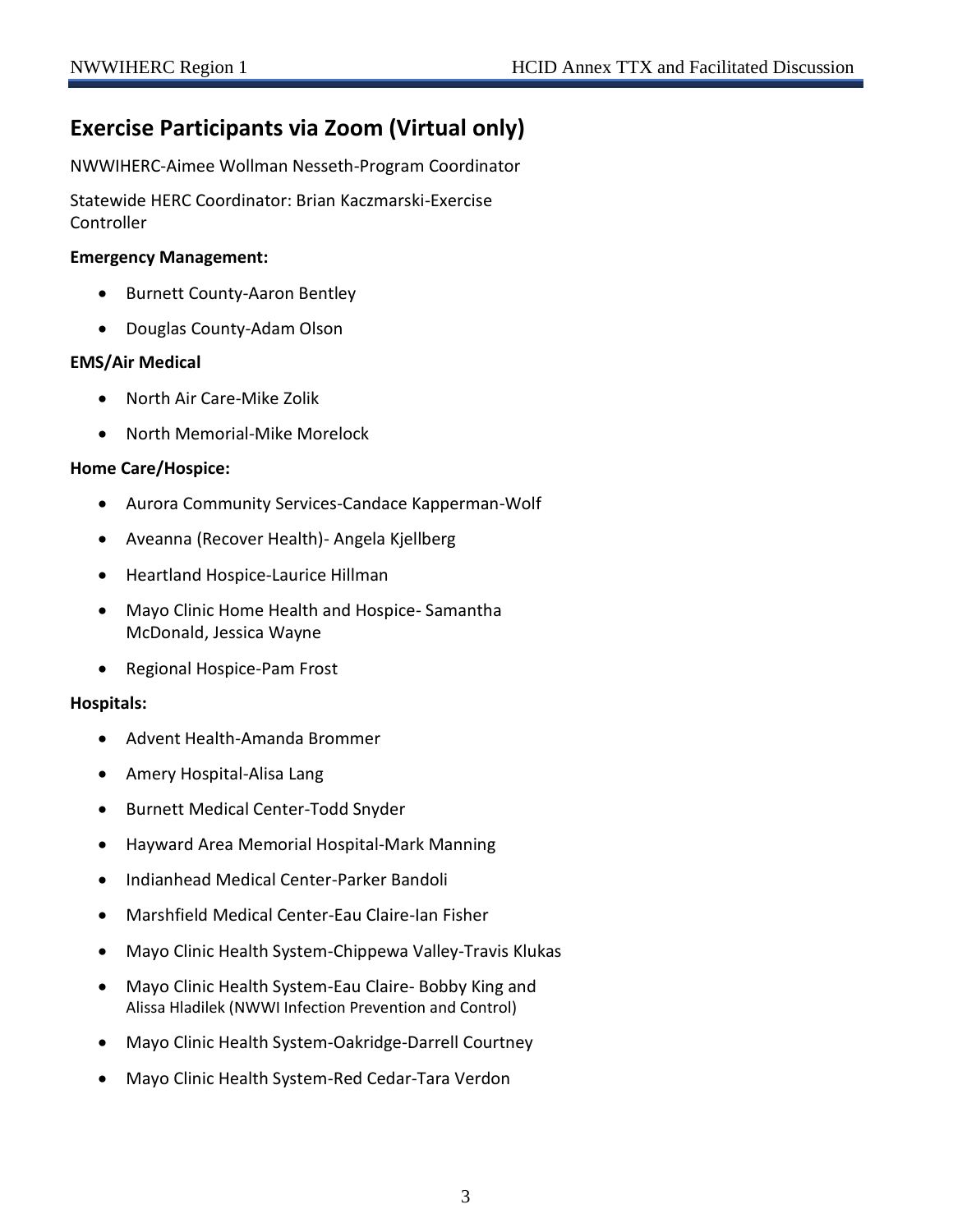- Osceola Medical Center-Rich Haider
- River Falls Area Hospital-Ashley Greengard
- Sacred Heart/St. Joseph's- Tyler Bowe
- Spooner Health-Rebecca Wallin
- St. Croix Regional Medical Center-Matt Maxwell
- Western WI Health-Robb Paulson and Shonda Helgeson

# **Local and Tribal Public Health:**

- Ashland County Public Health- Elizabeth Szot
- Barron County Public Health-Laura Sauve, Nicole Nelson and Karla Potts-Shufelt
- Bayfield County Public Health-Sara Wartman
- Chippewa County Public Health-Kristen Kelm, Allie Isaacson, Rachel Potaczek
- Douglas County Public Health-Cindy Freeberg and Kathy Ronchi
- Dunn County Public Health-KT Gallagher
- Eau Claire County Public Health-Joe Kalscheur and Allison Gosbin
- Pepin County Public Health-Alex Strand
- Polk County Public Health-Jean Schultz
- Sawyer County Public Health-Julia Lyons and Julie McCallum
- St. Croix County Public Health-Mary Wienke and Kelli Engen
- Western Region OPPA Office-Emily Wievel
- Western WI Public Health Readiness Consortium-Brittany Fry

# **Skilled Nursing Facilities/Assisted Living /Adult Family Homes**

- Glenhaven-Sherry Goodman and Robin Merten
- Kinnic Health and Rehab-Melisa Pechacek
- Spring Valley Health and Rehab-Kevin Larson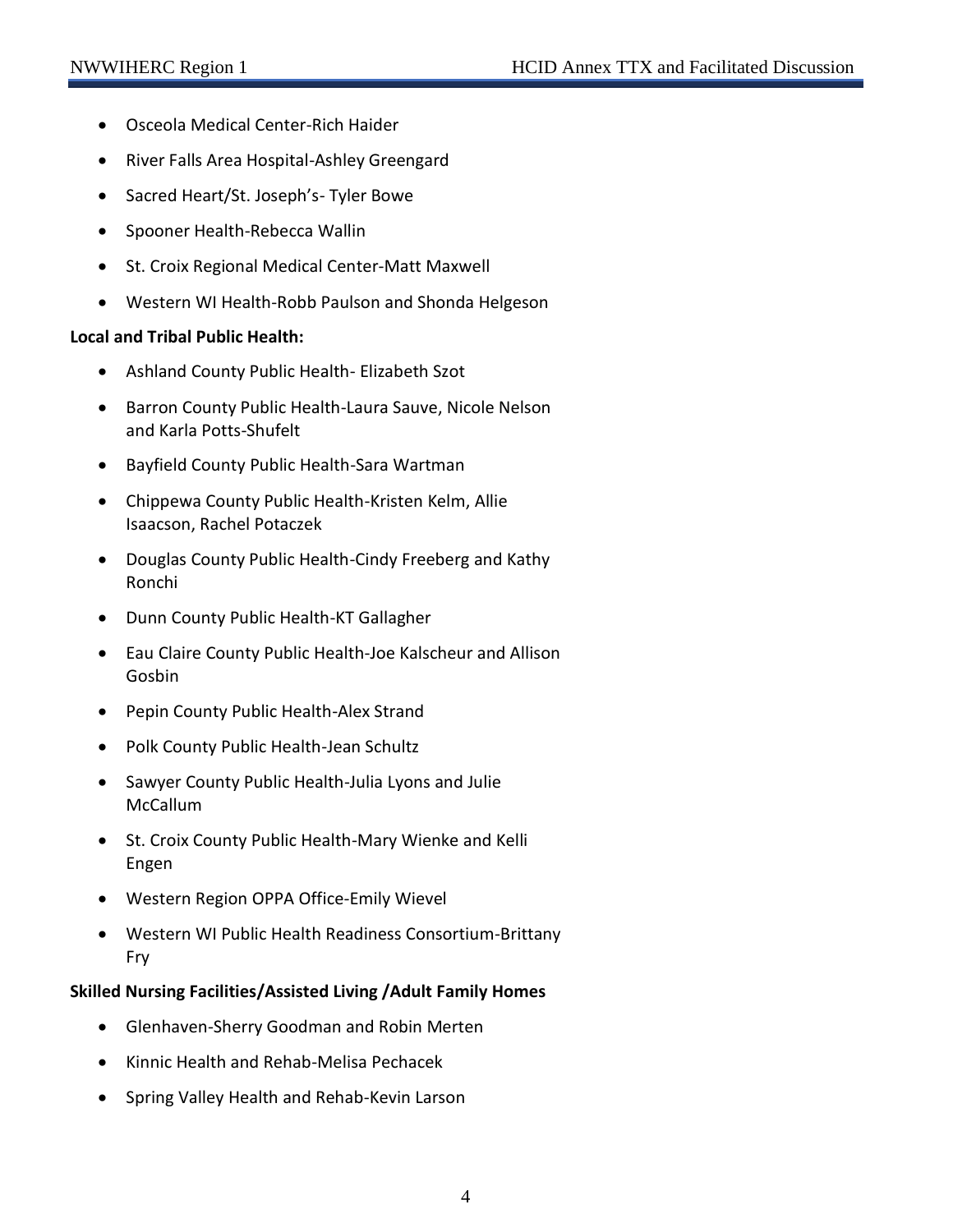• Water's Edge-Candi McConnell

The Hotwash allowed an opportunity to solicit stakeholder feedback and collect response data to validate processes that worked and identify areas of improvement for processes that were not effective and provide recommendations to enhance these areas. These identified strengths, areas for improvement and suggested corrective actions are captured in this After-Action Report (AAR) and associated Improvement Plan (IP) Matrix.

# **Analysis of Incident Core Capability Performance**

Aligning incident objectives and core capabilities provides a consistent taxonomy for evaluation that transcends individual events to support preparedness reporting and trend analysis. Table 1 includes the incident core capabilities with associated overall performance ratings (P, S, M, or U) as evaluated in the event after action debriefing.

| <b>Core Capability Performance</b>                      | Rating |  |  |  |
|---------------------------------------------------------|--------|--|--|--|
| <b>Foundation for Health Care and Medical Readiness</b> |        |  |  |  |
| <b>Health Care and Medical Response Coordination</b>    |        |  |  |  |
| <b>Medical Surge</b>                                    | D      |  |  |  |
| <b>Ratings Definitions</b>                              |        |  |  |  |

# **Table 1-Summary of Core Capability Performance**

- **(P):** The targets and critical tasks associated with the core capability were completed in a manner that achieved the objective(s).
- **(S):** The targets and critical tasks associated with the core capability were completed in a manner that achieved the objective(s) and did not negatively impact the performance of other activities. However, opportunities to enhance effectiveness and/or efficiency were identified.
- **(M):** The targets and critical tasks associated with the core capability were completed in a manner that achieved the objective(s), but some or all of the following were observed: demonstrated performance had a negative impact on the performance; contributed to additional health and/or safety risks; and/or was not conducted in accordance with applicable plans, policies or procedures.

# **Core Capability: Foundation for Health Care and Medical Readiness**

**Description:** *Ensure the participation of all HERC identified partners in meetings, planning, training and exercising so that relationships and coordination exists prior to an incident to ensure an efficient response.*

**Analysis and Key Observations:** This TTX and facilitated discussion took place via Zoom in a virtual platform as opposed to being in person. This limited free conversation, but participants utilized the chat feature to share their thoughts and actions throughout the simulated exercise. There was good participation from our Local Public Health Departments and Hospital partners. Locally and regionally, partners know each other well. There is less confidence in how well partners will work together once the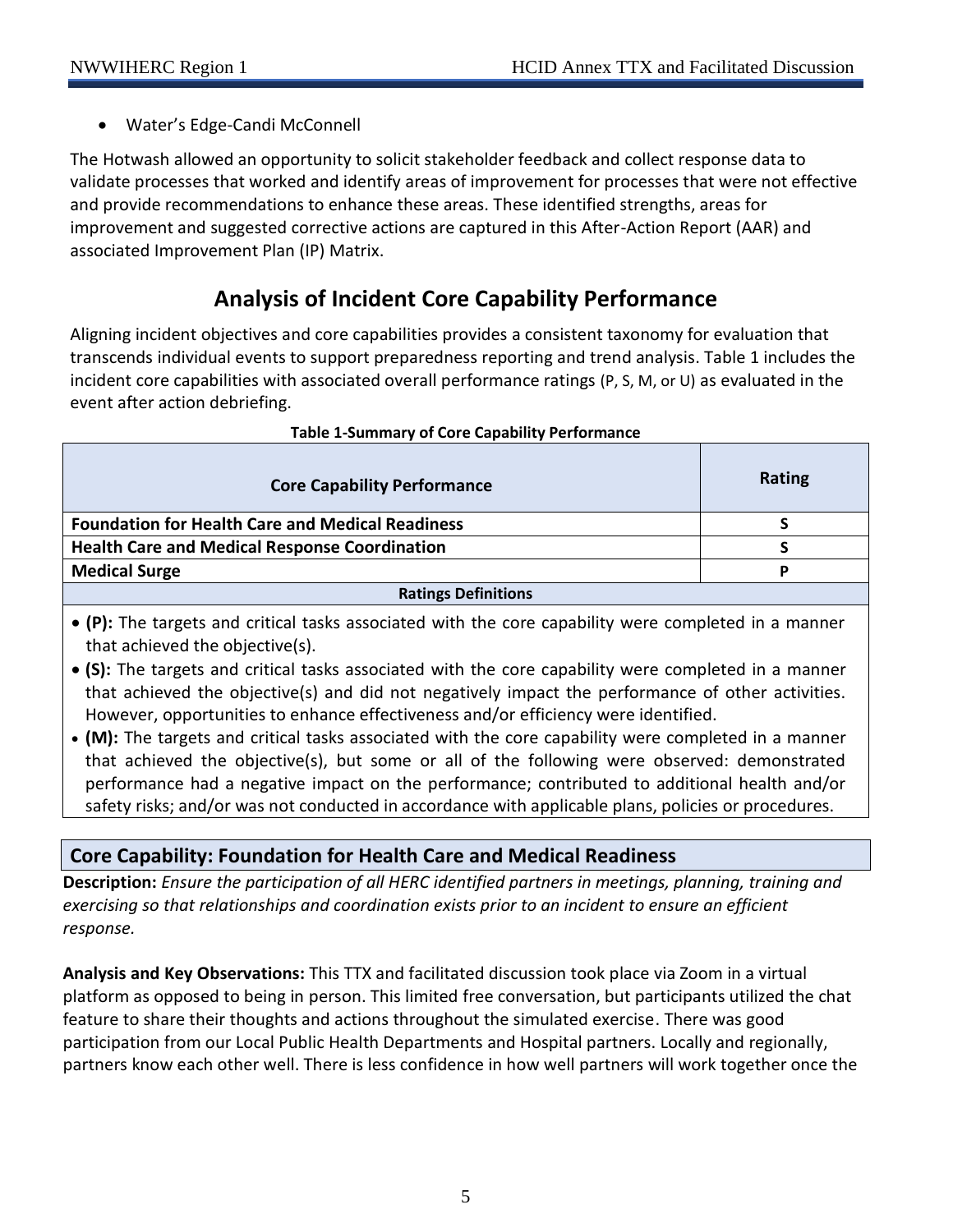incident requires the participation of State, inter-state or National levels due to unfamiliarity of personnel and processes.

**Strength(s):** The NWWIHERC has provided opportunities for local partners to get to know one another. The Western WI Public Health Readiness Consortia's footprint covers the majority of the NWWIHERC footprint and is a tremendous asset for information sharing, support, and sharing of best practices between Local and Tribal Health Departments.

**Recommendation(s):** The NWWIHERC needs to continue to build partnerships with local EMS agencies to increase their knowledge of this HCID annex and their roles and responsibilities with any potential HCID. It was recommended that networking between local, regional and State agencies continue to enhance preparedness and confidence if or when a HCID incident takes place.

# **Core Capability: Health Care and Medical Response Coordination**

**Description:** *Establish and maintain a unified and coordinated operational structure and process that appropriately integrates all critical stakeholders and supports the execution of core capabilities.*

**Analysis and Key Observations:** Local Hospitals described how they would make appropriate notifications to Local or Tribal Health Departments after reviewing the patient's medical, travel, and recent exposure history. Likewise, Local Health Departments were able to articulate the process of notifying the WI Department of Ag Trade and Consumer Protection (DATCP), the WI State Lab of Hygiene (WSLH), the Bureau of Communicable Disease (BCD) and other leaders within the State response structure (Tom Haupt). One Local Public Health Officer raised the concern about the authority of the local or State jurisdiction when taking steps to protect the public or local community during a HCID incident. This question was based on her experience during COVID-19. It was hoped that the BCD's authority to initiate a Public Health response would not be in jeopardy. However, where politics would take the response after plan initiation is up for debate depending on the type of disease and scope of the outbreak.

**Strength(s):** The NWWIHERC, Local and Tribal Health Departments, and State are relatively well-versed in following the Incident Command System and tiered response plan when responding to a local incident. The current experience within the region with High Pathogenic Avian Influenza (HPAI) that has been contained within the bird population has allowed local, regional and State partners to utilize processes that could be used in the event of animal to human or human to human transmission, including taking samples, sending samples to the WSLH, and holding conference calls with key partners.

**Recommendation(s):** It is acknowledged that many local partners continue to face staffing shortages which would be challenging if facing a HCID outbreak at this time. There was some concern that supply chain issues could be detrimental in the response to this type of event, particularly in handling biohazard waste. HERC Coordinators need to continue to build redundancy in the ability to "open" an event in the eICS system within Juvare to begin the documentation portion of a response quickly and efficiently. In the NWWIHERC two EMS agencies are identified as potential transporting agencies should a patient with a HCID need to be transferred to the Assessment Hospital or Treatment Hospital. Both of these agencies, Eau Claire Fire and Rescue (for transport within Eau Claire County) and Mayo Ambulance (for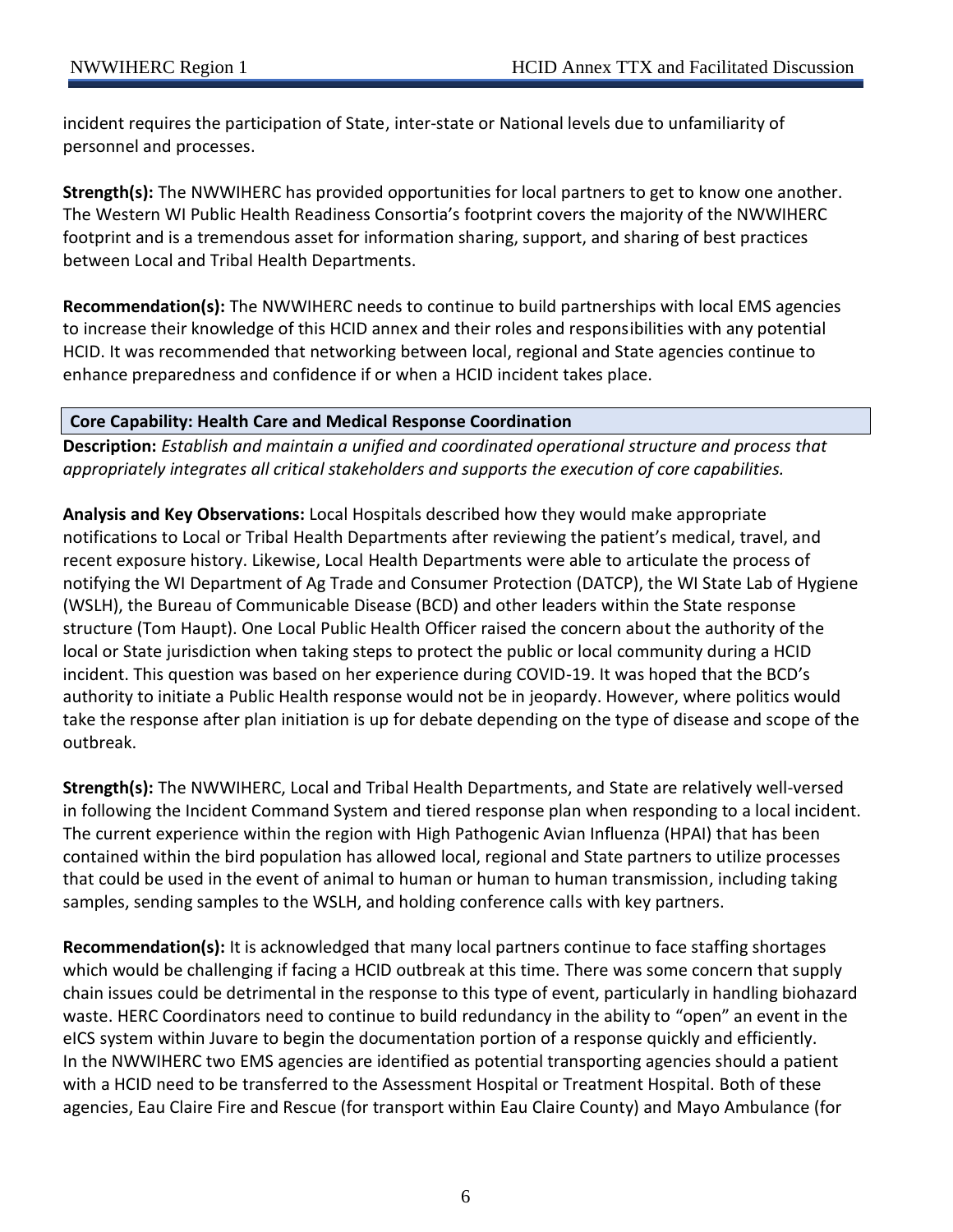all other transports throughout the region or into Minnesota) have expressed an ongoing interest in serving the Region for this purpose. However, a renewed understanding for financial support and ongoing training needs to take place (likely in conjunction with Region 4). There was also a request for a visual diagram to be created and shared with partners outlining the communication plan and "trigger points" for escalation to local, regional or State partners in the work flow process.

# **Core Capability: Medical Surge**

**Description:** *Rapidly expand the capacity of the existing healthcare system to provide appropriate medical care for victims, including pediatric patients.*

**Analysis and Key Observations:** Throughout the discussion, it was assumed this event would be a cluster of a newly transmittable HCID as opposed to a pandemic-level event. The advantage to this is that additional resources to assist the impacted area or region would be more available vs. our experience of COVID-19 when all resources throughout the country and world were stretched.

**Strength(s):** The consensus among hospitals was that COVID-19 has taught us many things regarding Medical Surge and our capacity and capabilities when faced with an emerging disease. Local Public Health staff identified the need to rapidly interview close contacts of the infected individual, to recommend isolation and quarantine if warranted, and to provide anti-viral medication if appropriate. Hospital staff recognized the need to place the patient in a negative pressure room. Similarly, there was discussion about creating a Joint Information Center to collaborate on messaging from all key partners including the Local Tribal Health Department, Hospital, and State.

**Recommendation(s):** Ongoing training on all three platforms in Juvare (EMResource, EMTrack, and eICS) has been identified as a need due to staff turnover. Ongoing and refresher training for all partners regarding the proper use of PPE was identified as a need. Public Information and Crisis and Emergency Risk Communication training and how to create joint messaging is always a challenge.